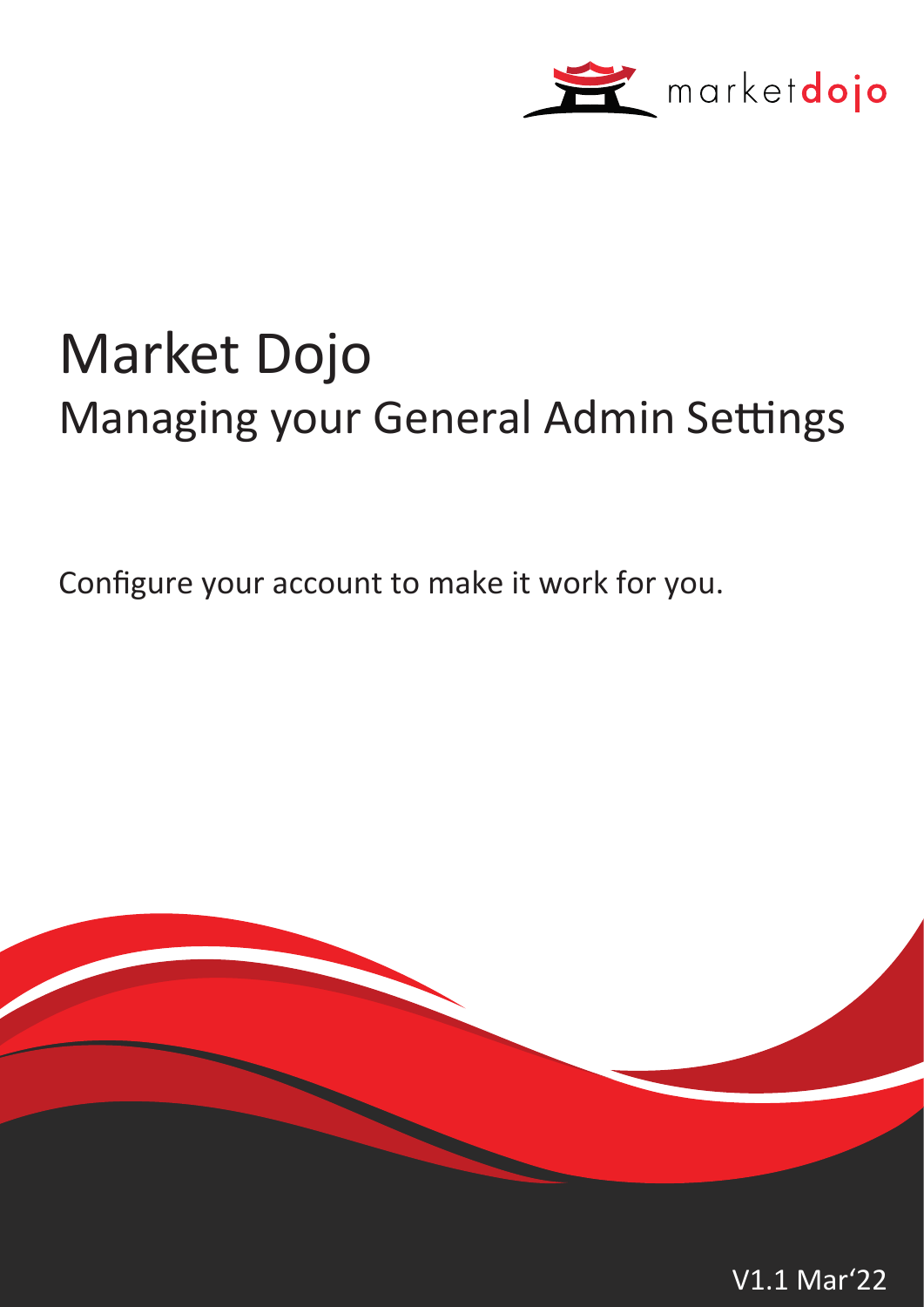

## Managing your General Admin **Settings**

## <span id="page-1-0"></span>Table of Contents

| <b>Table of Contents</b>              | $\mathbf 0$    |
|---------------------------------------|----------------|
| Introduction                          | 1              |
| What is Market Dojo?                  | 1              |
| <b>Accessing Admin Settings</b>       | $\mathbf{1}$   |
| <b>Display Settings</b>               | 1              |
| <b>Company Branding</b>               | $\mathbf{1}$   |
| Supplier Help Pages                   | $\overline{2}$ |
| <b>Additional Visibility Settings</b> | $\overline{2}$ |
| <b>Host Groups</b>                    | 4              |
| <b>Using Host Groups</b>              | 4              |
| <b>Managing Host Groups</b>           | 4              |
| Default Group                         | 5              |
| Deactivated Group                     | 5              |
| <b>Host Permissions</b>               | 5              |
| <b>Updating Host Permissions</b>      | 5              |
| <b>Admin Permissions</b>              | 6              |
| <b>Event Permissions</b>              | 6              |
| <b>Contract Permissions</b>           | $\overline{7}$ |
| <b>Adding Users</b>                   | $\overline{7}$ |
| <b>Updating your Superhost</b>        | 7              |
| <b>Participant Database</b>           | 8              |
| <b>Storing Participant Data</b>       | 8              |
| <b>Participant Groups</b>             | 8              |
| <b>Using Participant Groups</b>       | 8              |
| <b>Managing Participant Groups</b>    | 9              |
| <b>Integrations</b>                   | 9              |
| <b>General Integrations</b>           | 9              |
| Reporting                             | 9              |
|                                       |                |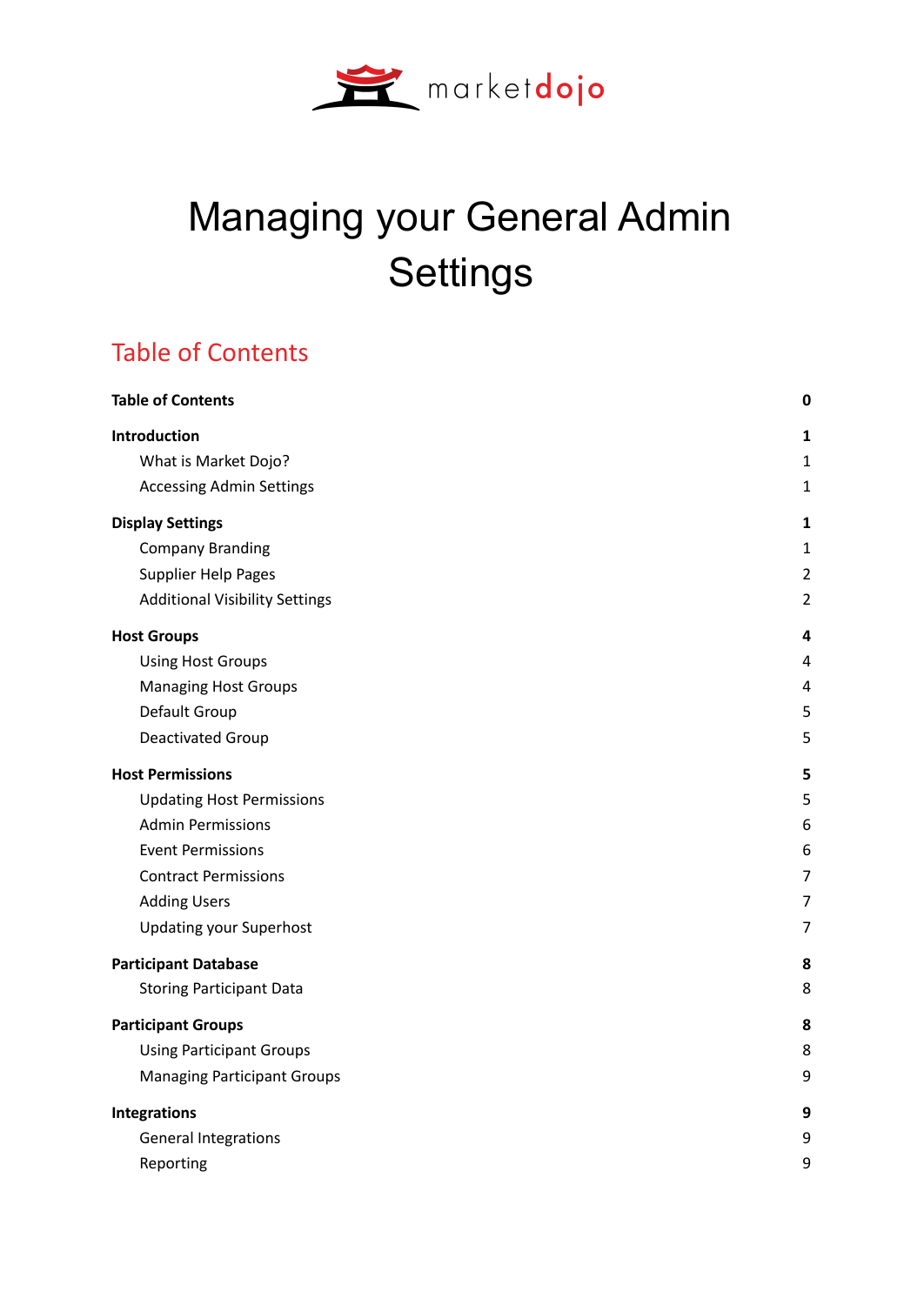

## <span id="page-2-0"></span>**Introduction**

#### <span id="page-2-1"></span>What is Market Dojo?

Market Dojo offers an array of capabilities, to help procurement professionals get the most out of their sourcing and supplier engagement activities.

We believe in making better eSourcing a reality for all procurement teams, regardless of location, experience or budgets. All our products are fully on demand, designed by procurement professionals and built with a focus on ease of use.

#### <span id="page-2-2"></span>Accessing Admin Settings

The Admin Settings allow you to configure your account to make it work for you. They can be accessed by clicking on "Admin" in the top right hand corner of your screen. If you do not see this option, you do not have any additional administration positions and should speak to the superhost of your account. This guide will cover the Admin Settings that apply to all of our tools. Additional guides are available for specific settings relating to each of our products.

New Admin > ® Help A Steve Williams > ●

## <span id="page-2-3"></span>Display Settings

#### <span id="page-2-4"></span>Company Branding

The Display settings allow you to customise your account in order to make it reflect your organisation's branding. Here you can upload a logo, which will show in the top left corner of the screen for all internal users and for participants who have been invited to participate in a sourcing or onboarding activity. You can also upload a favicon which will be displayed on the tab in your browser. The band of colour at the top of the page can be altered in order to ensure it works with your logo and the menu text colour can also be adjusted in line with your branding.

*Figure 1.1 - Admin Settings*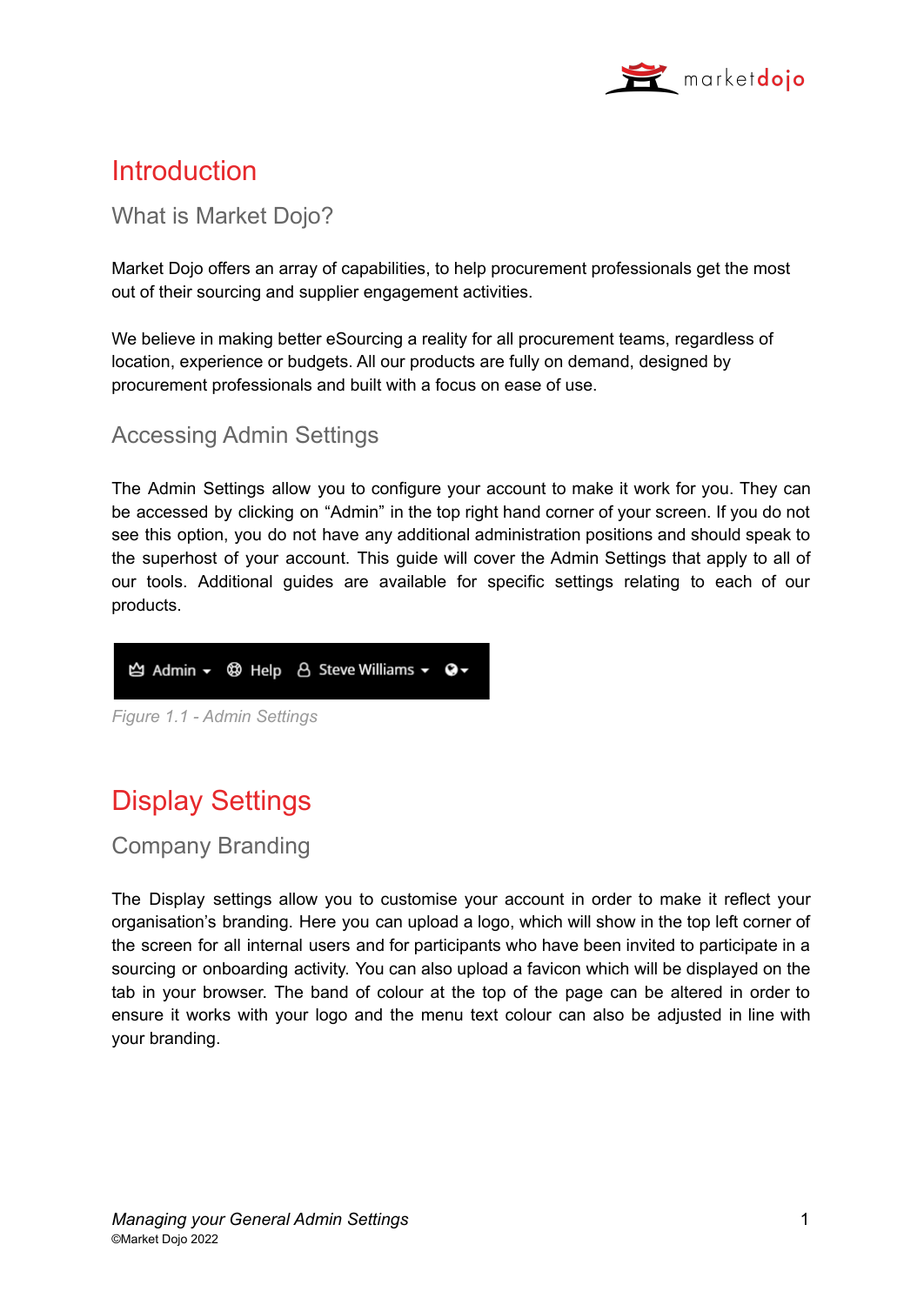

| Logo                        |         |   |       |
|-----------------------------|---------|---|-------|
|                             | FBrowse |   |       |
| Favicon                     |         |   |       |
|                             | FBrowse | 勔 |       |
| Menu text colour<br>$\odot$ |         |   |       |
| #FFFFFF                     |         |   | Reset |
|                             |         |   |       |
| 1 Background colour         |         |   |       |

*Figure 2.1 - Branding Settings*

Choosing a web address allows you to direct suppliers to a page slightly customised with your branding, rather than going directly to a purely Market Dojo branded page.

| (i) Web address |                               |  |
|-----------------|-------------------------------|--|
| https://        | .marketdojo.com $\rightarrow$ |  |

*Figure 2.3 - Custom Web Address*

#### <span id="page-3-0"></span>Supplier Help Pages

Links to standard supplier help pages are available in the Display settings. If you would prefer bespoke pages, these can be created at an additional fee.

|  | Market Dojo Sourcing - Supplier help page<br>To help suppliers through the eSourcing process, Market Dojo has a dedicated page which can be found here.                            |
|--|------------------------------------------------------------------------------------------------------------------------------------------------------------------------------------|
|  |                                                                                                                                                                                    |
|  | SIM Dojo Onboarding - Supplier help page - Invited<br>To help suppliers who have been invited to the onboarding process, Market Dojo has a dedicated page which can be found here. |
|  |                                                                                                                                                                                    |
|  | SIM Dojo Onboarding - Supplier help page - Portal<br>To help suppliers who use your onboarding portal, Market Dojo has a dedicated page which can be found here.                   |

*Figure 2.2 - Supplier Help Pages*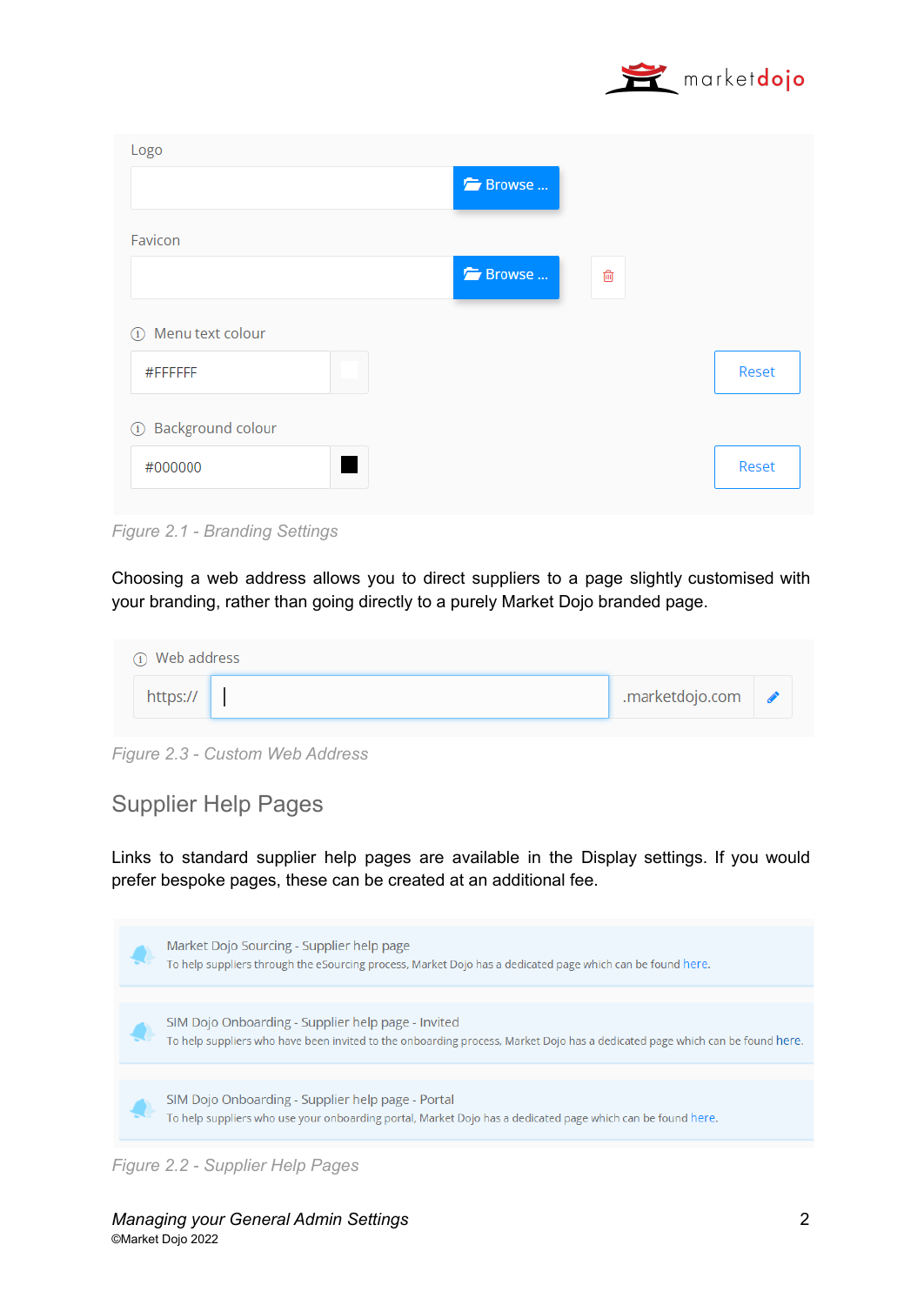

#### <span id="page-4-0"></span>Additional Visibility Settings

\*\*\* Please note that at time of writing, the below options are available in the Display settings, however in future these are likely to move to the Sourcing or SIM settings as appropriate.

For companies where transparency in the marketplace is important, all events can be made publicly available. This will mean that all sourcing events will be searchable and available to participants on your own white labelled portal. To use this feature, you must first choose a web address at the top of the page. This is so there is a unique url where the invitations are shown. Once enabled, all invitations will be displayed to visitors who are not logged in to the application.

Some organisations prefer to hide the system-generated ID that is attached to each event. To ensure this is visible to your users, keep the box ticked.

By default, lot award emails will only go to the relevant supplier. To automatically cc in an email address, such as an administrator or the finance team, tick the box and add the relevant email address.

SIM Dojo allows for onboarding of suppliers via both an "invited" and "uninvited" route. Elements of your onboarding process can be made publicly visible, to allow you to share access with suppliers who have not been specifically invited to onboard.

| Make Events publicly visible $\Omega$      |
|--------------------------------------------|
| Make Event ID visible $(i)$                |
| CC email address on award lot emails $(i)$ |
|                                            |
|                                            |
| Make onboarding publicly visible $(i)$     |
|                                            |

*Figure 2.4 - Display Settings*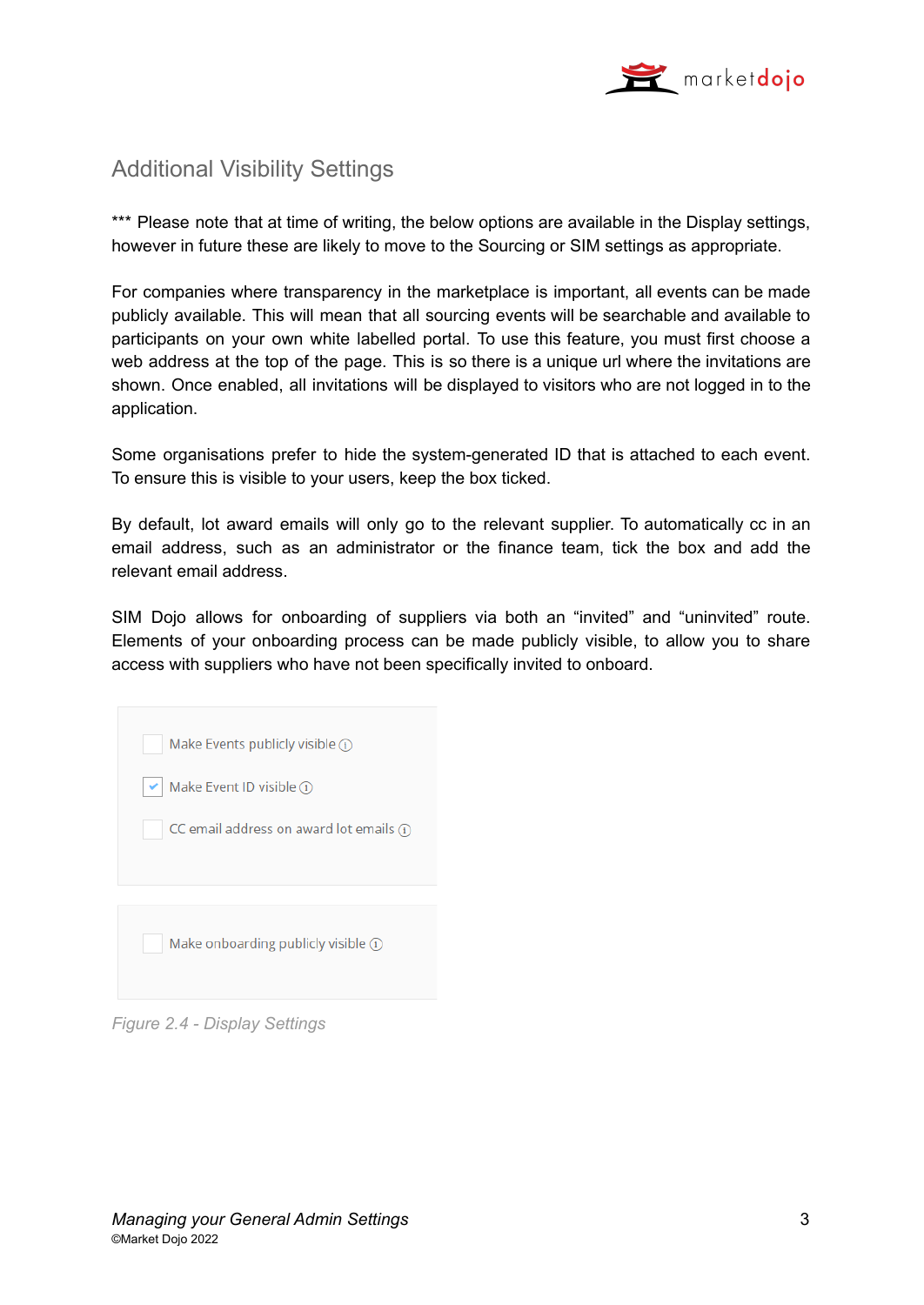

## <span id="page-5-0"></span>Host Groups

#### <span id="page-5-1"></span>Using Host Groups

Host Groups can be used throughout the Market Dojo tools to manage users' access. Users can be granted access to all sourcing events, contracts or onboarding suppliers that have been created by individuals in a particular host group. Additionally scoring (for both sourcing and onboarding) and approval responsibilities (in SIM Dojo) can be assigned to all members of a group, rather than a specific individual.

|                                         |                                                     | Search | $\mathbf{c}$<br>Q                               |
|-----------------------------------------|-----------------------------------------------------|--------|-------------------------------------------------|
| $\Rightarrow$ GROUP NAME $\circledcirc$ | $\Leftrightarrow$ # OF GROUP MEMBERS $\circledcirc$ |        | $\Rightarrow$ GROUP CREATED DATE $\circledcirc$ |
| (default)                               | 55                                                  |        | 23 June 2017                                    |
| (deactivated)                           | $\overline{2}$                                      |        | 14 September 2019                               |
| 1 - Europe Sourcing Team                | $\overline{2}$                                      |        | 12 March 2020                                   |
| 2 - NAM Sourcing Team                   | $\overline{2}$                                      |        | 12 March 2020                                   |

*Figure 3.1 - Host Groups*

#### <span id="page-5-2"></span>Managing Host Groups

New host groups can be added by clicking on "Add New Group". Where multiple users or users who do not yet have Market Dojo accounts need to be added to a group or groups, they can be uploaded by clicking on "Upload Hosts" and using the template provided.



*Figure 3.2 - Adding a New Group*

Users with accounts can be added to a host group by opening the group, selecting the individuals you wish to add from the box on the left-hand side of the page and then clicking on the "Add" button to move them into the group on the right and saving at the bottom of the page.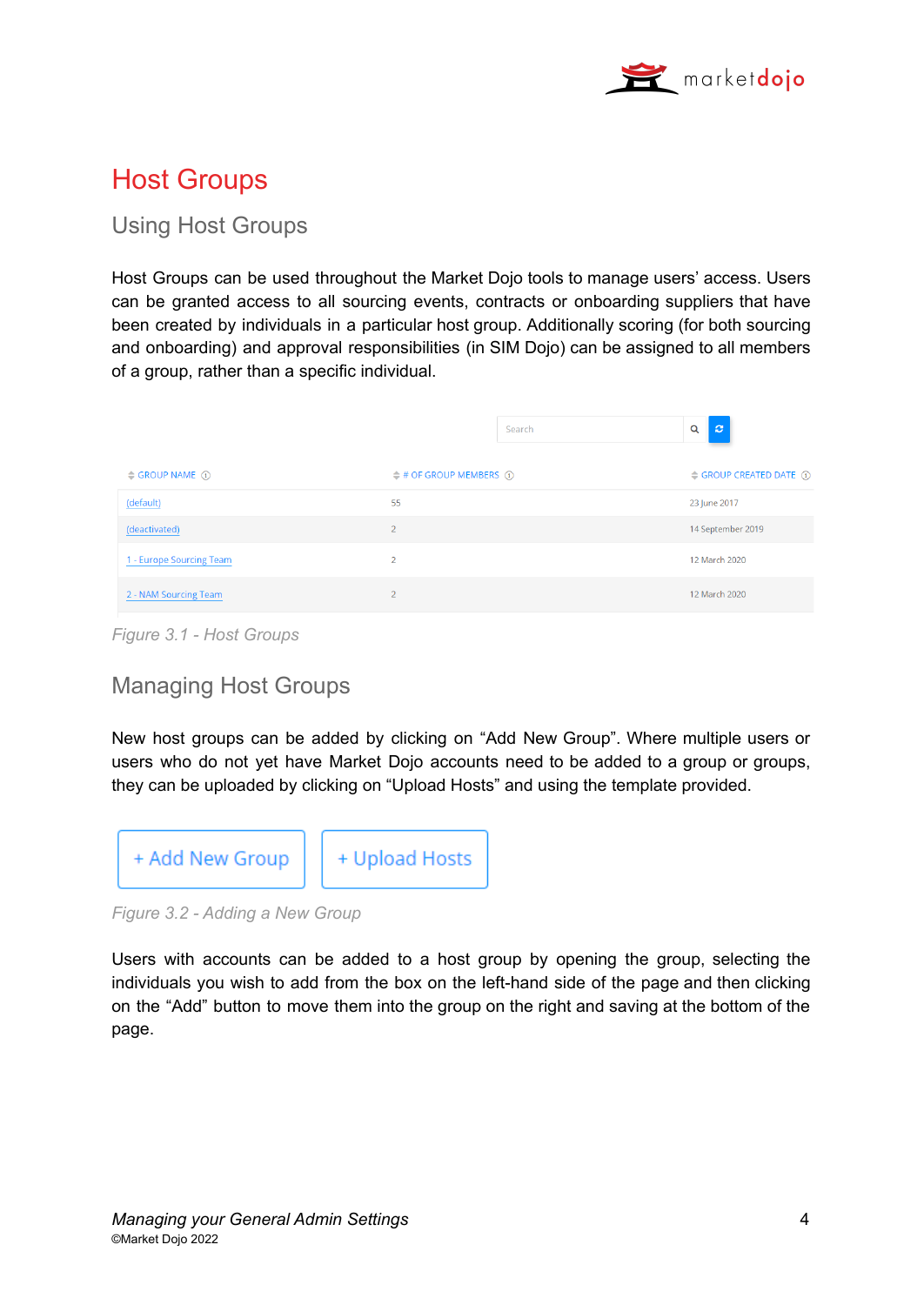



*Figure 3.3 - Adding Users to a Group*

#### <span id="page-6-0"></span>Default Group

All approved users must be added to your account's default group. When a new user signs up, you will see a "pending" note in red and will need to add them to the group. Until they are in the default group, users cannot be added to any other group and will not have access to your company-specific settings, such as templates and company branding. **Please note that to deactivate a user you do not need to remove them from the Default Group**. Removing users from the Default group will hide any events, contracts or onboarding suppliers from your account and you will need to re-add them to get this information back. See below for details of how to handle leavers or any other users that no longer need access to Market Dojo.

#### <span id="page-6-1"></span>Deactivated Group

When users no longer need access to their Market Dojo account, they should be added to the Deactivated group. Deactivated users will have all licences and permissions revoked and will no longer be able to access the Market Dojo platform, however all their data will remain within the applications for others to access and report on.

## <span id="page-6-2"></span>Host Permissions

#### <span id="page-6-3"></span>Updating Host Permissions

User access is managed on the Host Permissions tab. By default, only the account's Superuser will have access to any additional administration settings and no user will automatically see any other individual's events, contracts or onboarding suppliers. To update an individual's permissions, click on the pencil icon by their name.



*Figure 4.1 - Editing Host Permissions*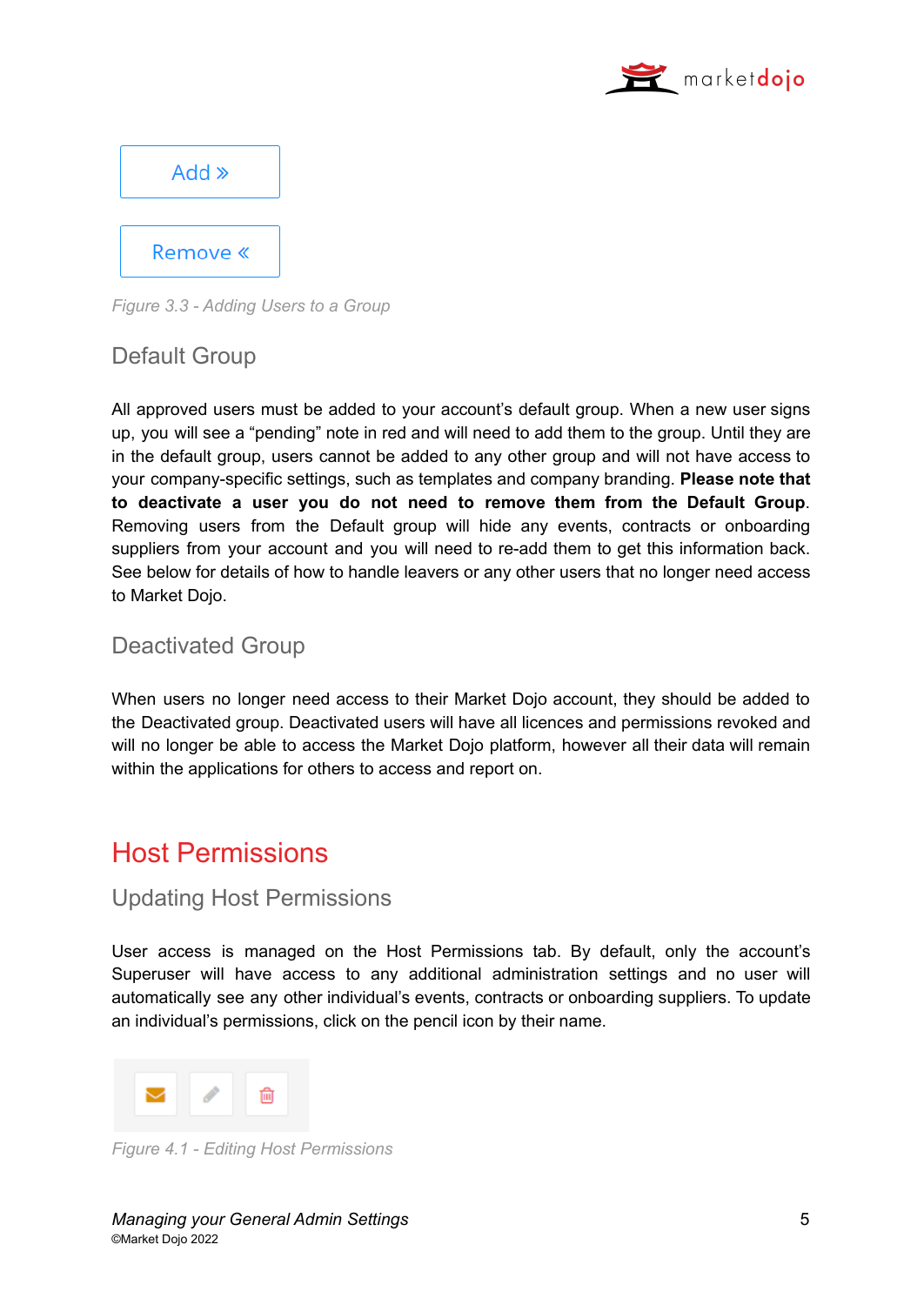

Once a user's permissions have been updated, the message icon next to their name will show in orange. To notify the user of any changes by automated email, click on this button. Once an email has been sent to the user, the button will turn green. To remove the user's permissions entirely, click on the bin icon.

#### <span id="page-7-0"></span>Admin Permissions

The pop-up which appears once you click on the pencil icon will include a number of tabs. For any user who is part of the organisation's Default group, the first tab to appear will be "Admin Permissions". Here you can give users the ability to access specific Admin settings. View access will allow them to see the relevant information in the settings but make no changes, whereas "Edit" access will mean they can make amendments.

#### **Admin Permissions**

| <b>Display Settings</b>  | <b>Host Permissions</b>  | Own event permissions    |
|--------------------------|--------------------------|--------------------------|
| Edit                     | None                     | Edit                     |
| $\overline{\phantom{a}}$ | $\overline{\phantom{a}}$ | $\overline{\phantom{a}}$ |
| <b>Host Groups</b>       | Participant Groups       | Participant Database     |
| None                     | None                     | None                     |
| $\overline{\phantom{a}}$ | $\overline{\phantom{a}}$ | $\;$                     |
| Event Tagging            | Event Library            | Questionnaire Library    |
| None                     | Edit                     | None                     |
| $\;$                     | $\overline{\phantom{a}}$ | $\overline{\phantom{a}}$ |

*Figure 4.2 - Admin Permissions*

#### <span id="page-7-1"></span>Event Permissions

The Event Permissions tabs allow you to give users access to events owned by others. Individuals can be given "View" or "Edit" access. This can be to a specific event, to all events created by one individual, or to all events created by any user that is part of a Host Group. Users can be given multiple permissions to allow them to see all the events that are relevant to them. These access rights can be removed at any point by clicking on the rubbish bin icon. Should the rules for any given user clash, for example if a user has been given both "View" and "Edit" permission for an event, the highest level of permission will apply, i.e. the "Edit" permission in this example will supersede the "View" permission.

You can give a user access to all events within your account by giving them permission to view or edit "events if Host Group is default".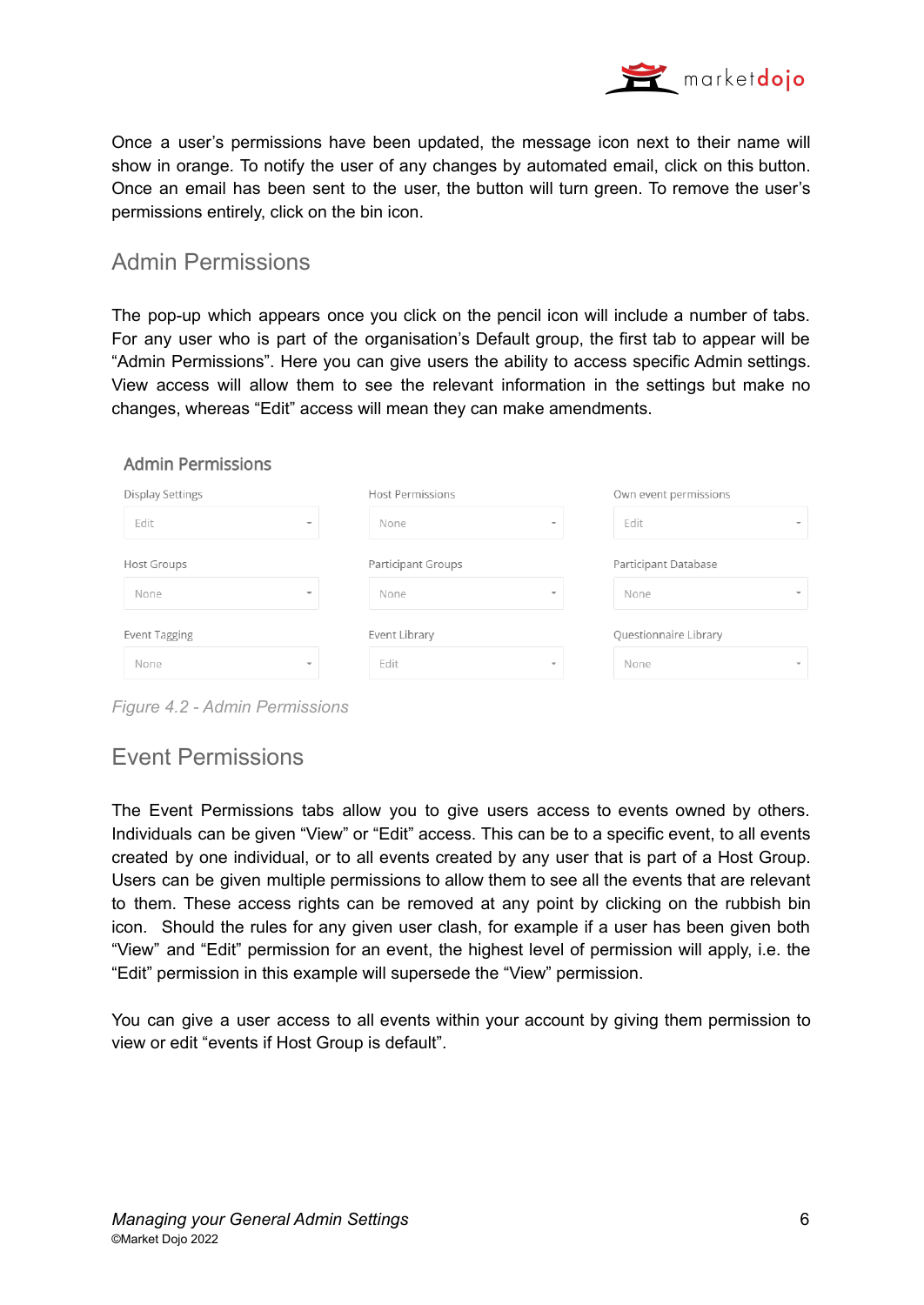

| (i) User can |                          | $(i)$ event(s) if  |                          | $(i)$ is                    |                          |     |
|--------------|--------------------------|--------------------|--------------------------|-----------------------------|--------------------------|-----|
| View         | $\;$                     | Event Owner        | $\overline{\phantom{a}}$ |                             | $\overline{\phantom{a}}$ |     |
| (i) User can |                          | $(i)$ event(s) if  |                          | $(i)$ is                    |                          |     |
| View         | $\overline{\phantom{a}}$ | Event Owner        | $\overline{\phantom{a}}$ | ndhost1@marketdojo.com      | $\overline{\phantom{a}}$ | 侖   |
| (i) User can |                          | $(i)$ event(s) if  |                          | $(i)$ is                    |                          |     |
| Edit         | $\overline{\phantom{a}}$ | <b>Host Groups</b> | $\overline{\phantom{a}}$ | Health and Safety           | $\overline{\phantom{a}}$ | ाती |
| (i) User can |                          | $(i)$ event(s) if  |                          | $(i)$ is                    |                          |     |
| Edit         | $\overline{\phantom{a}}$ | Event              | $\overline{\phantom{a}}$ | Office Hardware (ID: 76628) | $\overline{\phantom{a}}$ | 侖   |

**Event Permissions** 

*Figure 4.3 - Event Permissions*

#### <span id="page-8-0"></span>Contract Permissions

Contract permissions work in the same way as event permissions. Users can be granted the ability to view or edit specific contracts or contracts created by one individual or anyone who is part of a specific group.

#### <span id="page-8-1"></span>Adding Users

Users do not need to be part of your Market Dojo account for you to give them access to events or contracts. To give users who do not yet have an account or who are part of another company access to specific sourcing events or contracts, click on"Add User" and input their email address.



*Figure 4.4 - Adding New Users*

#### <span id="page-8-2"></span>Updating your Superhost

Each account will have one superhost who has access to all administrative settings. This permission can only be switched by the existing superhost. The superhost will see the page below when clicking on the pencil icon and will choose the new superhost from the drop-down.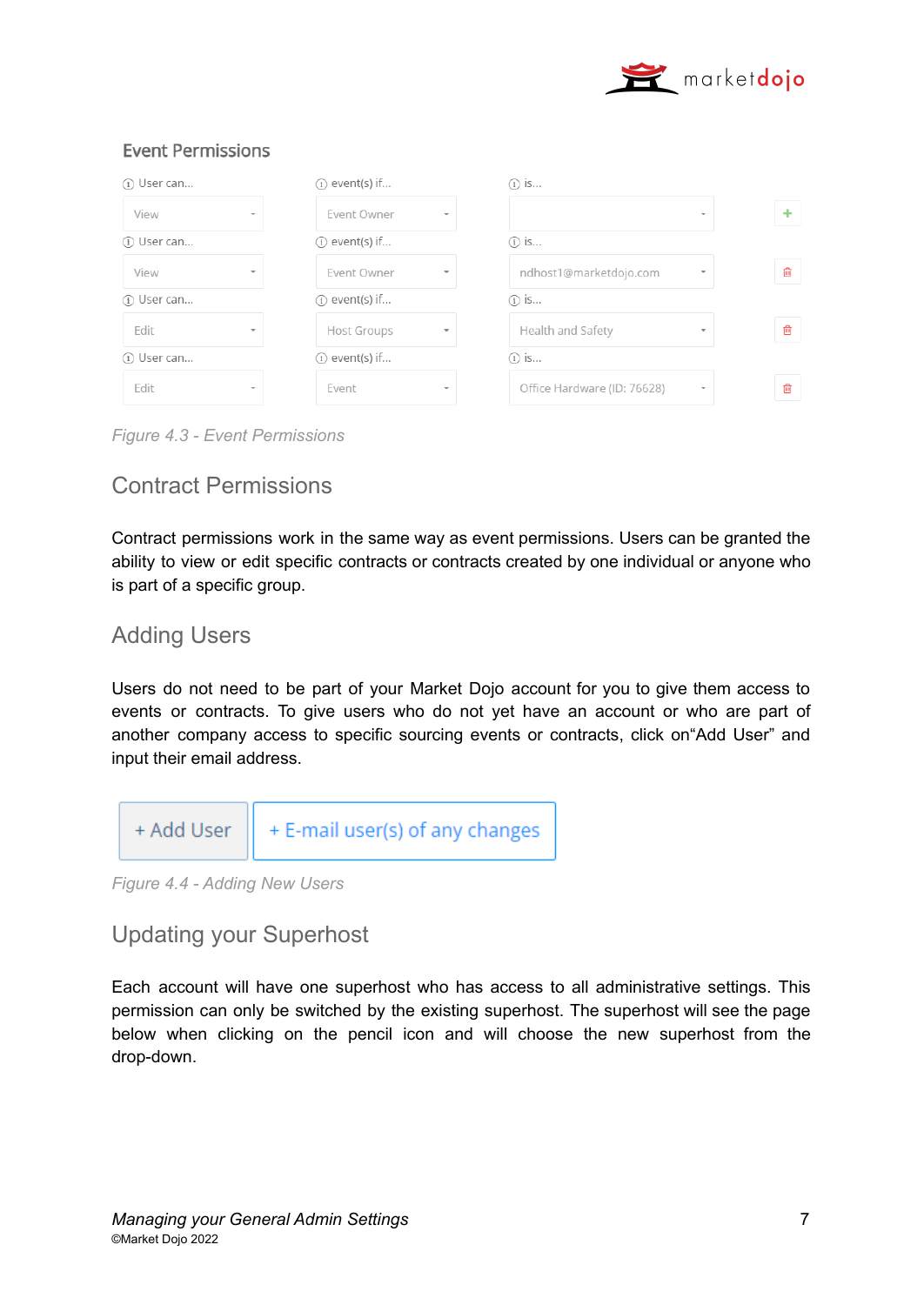

#### **Change Superhost**

| (i) User E-mail |  |  |  |
|-----------------|--|--|--|
|                 |  |  |  |
|                 |  |  |  |

*Figure 4.5 - Updating the Superhost*

## <span id="page-9-0"></span>Participant Database

<span id="page-9-1"></span>Storing Participant Data

Participant data is stored in the Participant Database. Any time a supplier is invited to onboard or be part of a sourcing event they will be added to your database. Here you can see a list of participants, the groups they are part of, whether they are registered and their onboarding status.

| <b>Document Library</b>                     | Questionnaire Library                     | <b>Lot Library</b> | <b>Event Library</b>                                        | <b>Participant Database</b>          | <b>Participant Groups</b>                   | <b>Host Groups</b> | <b>Host Permissions</b>                 | <b>Sourcing Settings</b> |                           |
|---------------------------------------------|-------------------------------------------|--------------------|-------------------------------------------------------------|--------------------------------------|---------------------------------------------|--------------------|-----------------------------------------|--------------------------|---------------------------|
| PARTICIPANT                                 | <b>CONTACT DETAILS</b>                    |                    | <b>GROUPS</b><br>Water Bottle Suppl                         | <b>REGISTERED</b><br>None Selected - | <b>ONBOARDING STATUS</b><br>None Selected - |                    | <b>EVENT HISTORY</b><br>None Selected - |                          | Search $ \boldsymbol{x} $ |
| Md Part 1<br><b>Civils Supplier Limited</b> | 0233 65869 87<br>mdpart1@marketdojo.com   |                    | (default), Maintenance,<br>Generic Drugs, IT<br>(More)      | $\checkmark$                         | Declined invite                             |                    | Invited: 211<br>Participated: 161       |                          |                           |
| Md <sub>3</sub><br>  Hawk & Sons            | 0123 458 588<br>ndparticipant3@marketdojo |                    | (default), Marketing -<br>LATM, Laptop Suppliers,<br>(More) | $\checkmark$                         |                                             |                    | Invited: 36<br>Participated: 21         |                          |                           |

*Figure 5.1 - Participant Database*

## <span id="page-9-2"></span>Participant Groups

<span id="page-9-3"></span>Using Participant Groups

Participant Groups can be set up to make it quick and easy to invite multiple suppliers to either a sourcing or onboarding event.

|                                       | Search                                       | $Q \mid C$                                 |                |
|---------------------------------------|----------------------------------------------|--------------------------------------------|----------------|
| $\triangle$ GROUP NAME $\circledcirc$ | $\Rightarrow$ # OF GROUP MEMBERS $\circledR$ | $\triangle$ GROUP CREATED DATE $\circledR$ | <b>ACTION</b>  |
| <b>Injection Moulding</b>             | 6                                            | 02 November 2018                           | $\blacksquare$ |
| $\mathsf{I}$                          | 18                                           | 03 November 2017                           | 會              |